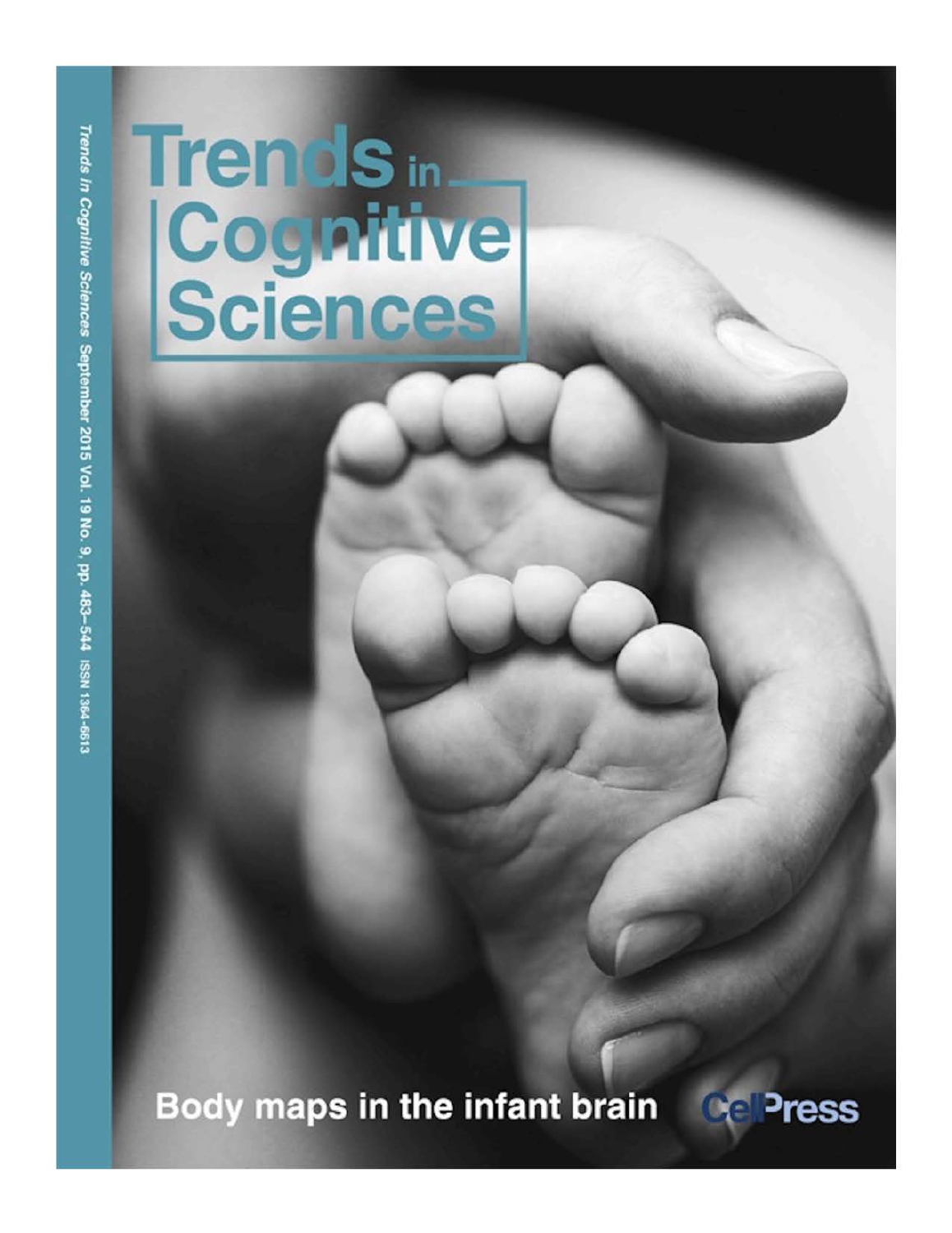# Body maps in the infant brain

Peter J. Marshall<sup>1</sup> and Andrew N. Meltzoff<sup>2</sup>

<sup>1</sup> Department of Psychology, Temple University, Philadelphia, PA, USA<br><sup>2</sup> Institute for Learning and Brain Sciences, University of Washington, Seattle, WA, USA

Researchers have examined representations of the body in the adult brain but relatively little attention has beenpaid to ontogenetic aspects of neural body maps in human infants. Novel applications of methods for recording brain activity in infants are delineating cortical body maps in the first months of life. Body maps may facilitate infants' registration of similarities between self and other – an ability that is foundational to developing social cognition. Alterations in interpersonal aspects of body representations might also contribute to social deficits in certain neurodevelopmental disorders.

# Connecting self and other through neural body representations

The past decade has seen sustained interest in the neural processes involved in the perception of the human body. Studies in adults have illuminated the brain networks contributing to the sense of body ownership  $[1,2]$  and have documented cortical regions associated with perceiving the bodies of other people [\[3–5\]](#page-5-0).

Historically, the representation of one's own body and the perception of the bodies of others have often been studied independently. Growing attention is now being paid to the interconnections between them [\[6–8\]](#page-5-0), including the role of neural representations of the body in adult social cognition. There is evidence that the brain systems mediating the perceptual and sensory experience of one's own body are involved in social and emotional processes [\[9–14\]](#page-5-0).

Although research with adults is providing insights into interpersonal aspects of body representations, developmental studies are lacking. One line of relevant behavioral research has examined infants' visual recognition of human forms, but much of this work has not considered infants' representation of their own body or how this might influence the perception and representation of the bodies of others ([Box](#page-2-0) 1). Here we focus on somatotopic maps (see Glossary) in the infant brain as a foundational aspect of how the body is represented in early human development. Novel applications of methods for recording infant brain activity can foster an understanding of how cortical body maps emerge and develop and can illuminate their role in facilitating connections between self and other in the first weeks and months of life.

1364-6613/

Alongside research programs using infant magnetoencephalography (MEG) [\[15,16\]](#page-5-0) and functional near-infrared spectroscopy (fNIRS) [\[17,18\]](#page-5-0), refinements in electroencephalography (EEG) are stimulating new investigations of the neural processes involved in early social engagement [\[19–24\].](#page-5-0) One set of EEG findings highlighting social implications of body maps comes from studies showing that the sensorimotor mu rhythm displays a somatotopic response pattern during both action observation and action production in 14-month-old infants [\[25,26\]](#page-5-0) ([Figure](#page-2-0) 1). This provides neuroscience evidence that infants can register correspondences between their own body parts and the body parts of others. It also invites further studies of somatotopic organization in the infant brain and how it relates to key aspects of human development, including imitation [\[24,27\]](#page-5-0).

Research on the mu rhythm continues to shed light on how infants perceive the actions of others in relation to their own capacities for action [\[24,28,29\]](#page-5-0). Here we outline a new direction for infant cognitive neuroscience that brings attention to aspects of neural organization that have been missed or underemphasized by the focus on the motor cortex and mirror neurons in past developmental work ([Box](#page-3-0) 2). We describe ideas and research that are employing methods for recording cortical responses to somatosensory stimulation to probe the development of body maps in the brain. These methods for investigating body maps in human infancy provide connections to fertile areas of

### **Glossary**

Body schema: in humans the body maps of preverbal children can be viewed as one building block of the complex psychological construct of the body schema, which refers to sensorimotor representations of the body that guide actions without awareness or the necessity of conscious monitoring [\[75\]](#page-6-0). The body schema is distinct from the concept of the body image, which is a lateroccurring psychological achievement and refers to more conceptual, consciously accessible aspects of bodily awareness, including culturally appropriate appearances [\[76,77\]](#page-6-0).

Corresponding author: Marshall, P.J. [\(peter.marshall@temple.edu\)](mailto:peter.marshall@temple.edu).

Keywords: body maps; infancy; development; body schema; social neuroscience; somatotopy.

<sup>!</sup> 2015 Elsevier Ltd. All rights reserved. <http://dx.doi.org/10.1016/j.tics.2015.06.012>

Mu rhythm: a brain oscillation in the alpha frequency range (8-13 Hz in adults, slightly lower frequencies in infants and children; e.g., 6–9 Hz) that can be detected over sensorimotor regions using EEG and MEG methods. The mu rhythm is desynchronized (reduced in amplitude) during action observation and action production in infants, children, and adults [\[24,28,78\].](#page-5-0)

Somatosensory evoked potential (SEP): an averaged, time-locked response in the EEG signal at central electrode sites that is elicited by somatosensory stimulation. The SEP response can be elicited by various means including median nerve stimulation and tactile stimulation of the skin. The analogous response in the MEG signal is the somatosensory evoked field (SEF).

Somatotopic map: a spatial arrangement of neurons reflecting the topography of body parts. One well-studied example of a somatotopic map in the brain of humans and nonhuman primates is the homuncular representation of the body surface in SI [\[79\]](#page-6-0). The representation of the body surface in SI represents the end point of sensory pathways carrying information about touch (from the skin) and proprioception (from the joints of the body). These projections retain an orderly somatotopic organization as they ascend to SI from the periphery.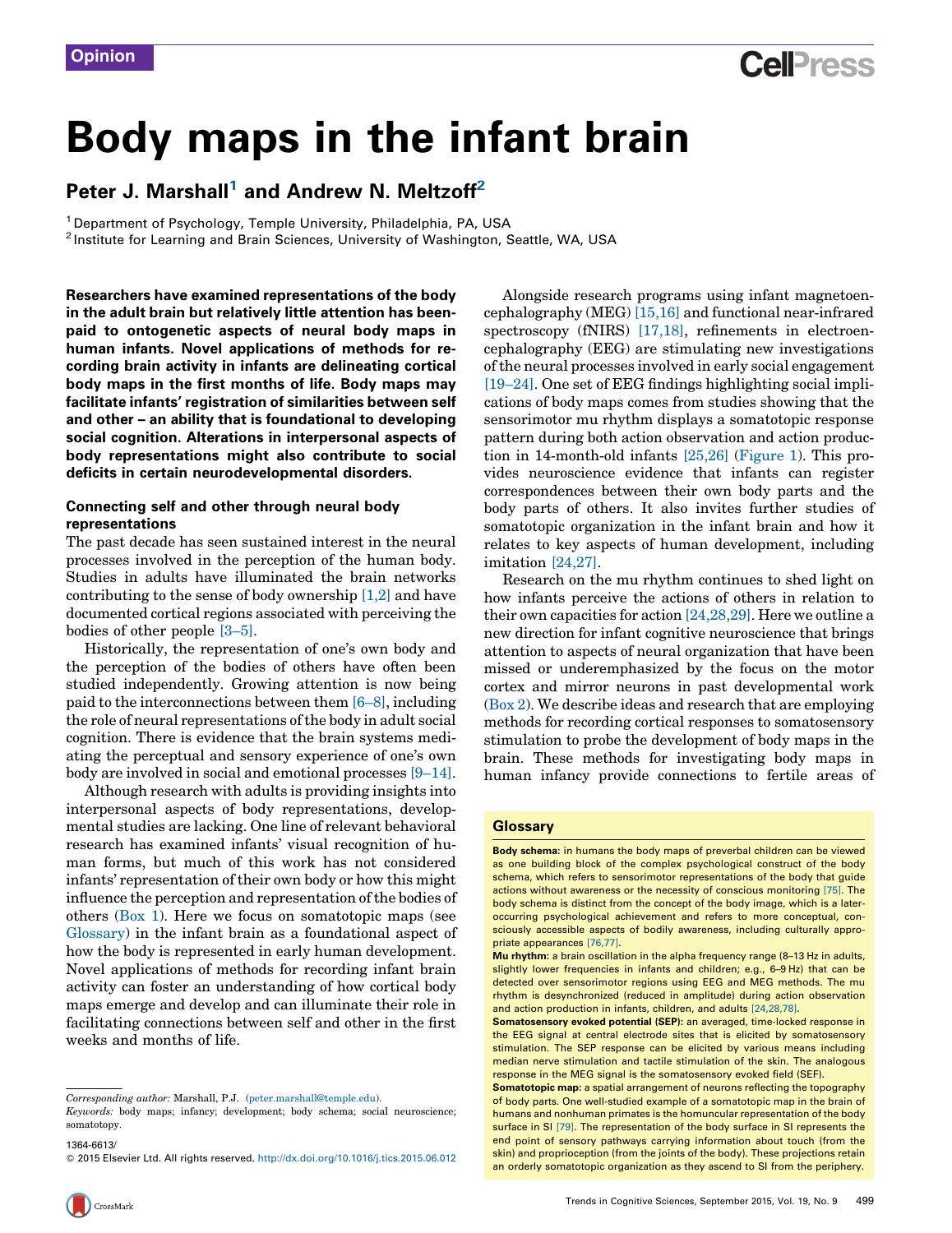## <span id="page-2-0"></span>Box 1. Human infants' responses to depictions of the human body

There is increasing interest in studying developmental aspects of body representations [\[80\].](#page-6-0) Initial studies suggested that sensitivity to body structure in static images was not apparent until the second year of life [\[81\]](#page-6-0). However, recent behavioral work suggests that infants may be sensitive to disruptions in the configuration of the human body at significantly younger ages [\[82–84\].](#page-6-0) Accompanying these behavioral investigations is a small number of studies examining infant neural responses to experimentally manipulated disruptions in bodily representations in static and dynamic displays [\[85–](#page-6-0) [88\]](#page-6-0). In terms of how infants represent their own bodies in relation to the bodies of others, recent behavioral work shows that newborns detect temporal and spatial correspondences between a video display of an infant's face being stroked and tactile stimulation of their own face [\[89,90\]](#page-6-0). An investigation using fNIRS suggests that temporal lobe activity differs in 5-month-old infants who viewed video displays of their body that were temporally contingent with their movements versus delayed [\[17\]](#page-5-0).

neuroscience research in adults on somatotopy, plasticity, and cortical representations of the body. Although much is known about neural somatotopy in adults, developmental work in this area is virtually nonexistent. The novel idea being advanced here is that, as one aspect of the developing body schema, body maps in the infant brain are involved in the basic registration of self–other correspondences and thus may facilitate the earliest relationships and feelings of connectedness with others. We articulate a developmental position that addresses questions of neural plasticity and provides a fresh view on crucial aspects of social– cognitive development.

### Neuroscience approaches to investigating body maps

Research on the representation of the body in the mammalian brain has often focused on the properties of somatotopic maps in the primary somatosensory cortex (SI). Extensive research with human adults as well as with nonhuman primates has examined questions concerning change in body maps in SI in response to changes in afferent input [\[30,31\]](#page-5-0) and learning [\[32,33\].](#page-5-0) However, despite a large literature on somatotopic body maps in adults, little attention has been paid to how these maps are established and refined. Some developmental insights may be gleaned from neuroscience research with nonhuman species ([Box](#page-3-0) 3) as well as from computational approaches. Although these existing lines of research can provide guideposts, advancing our understanding of the ontogenesis of body maps in the human brain requires the application of noninvasive brain imaging methods with young infants.

One promising approach for delineating cortical body maps in infants involves examining the topography of event-related responses to tactile stimulation applied to different parts of the body. The analysis of EEG and MEG responses to somatosensory stimulation has been useful for investigating neural body maps in adults [\[34–37\]](#page-5-0) and is proving valuable for ontogenetic work. Several studies with infants have examined responses that are evoked by stimulation of one or both hands [\[38–41\].](#page-5-0) These responses are typically strongest at central electrode sites in the contralateral hemisphere, which echoes findings in



Figure 1. Somatotopic mu rhythm responses to action observation in 14-montholds. Infants watched an adult reach toward and touch an object using either her hand or her foot. The goal of touching the domed surface was the same but the body part used was different. The pattern of activation over hand (electrodes C3/ C4) and foot (electrode Cz) regions of the sensorimotor cortex differed significantly according to whether infants saw a hand or a foot used. For hand actions there was a greater reduction in mu amplitude at C3/C4 (left blue bar); conversely, for foot actions there was a greater reduction in mu amplitude at Cz (right red bar). Adapted from [\[26\].](#page-5-0)

adults and is suggestive of a somatotopic organization of responses to tactile stimulation.

Although studies involving hand stimulation have been informative, a fuller delineation of infant body maps depends on the collection of brain responses to stimulation of a wider range of body parts. In two EEG studies of preterm newborns, tactile stimulation of the hands was associated with visibly increased oscillatory activity at lateral central electrodes while stimulation of the feet was associated with increased activity at the midline central electrode [\[42,43\]](#page-6-0). The stimuli used in these studies were relatively uncontrolled in terms of their precise location, intensity, and duration and the unusual profile of the preterm EEG signal [\[44\]](#page-6-0) precludes comparisons with the brain responses of older children and adults.

In recent work we recorded the somatosensory evoked potential (SEP) elicited in response to brief (60 ms) tactile stimuli that were applied to specific areas on the hands and feet of 7-month-old infants using precisely controlled delivery methods [\[45\].](#page-6-0) Analyses focused on the magnitude of a prominent positivity in the SEP that peaked around 175 ms following onset of the tactile stimulus [\(Figure](#page-3-0) 2).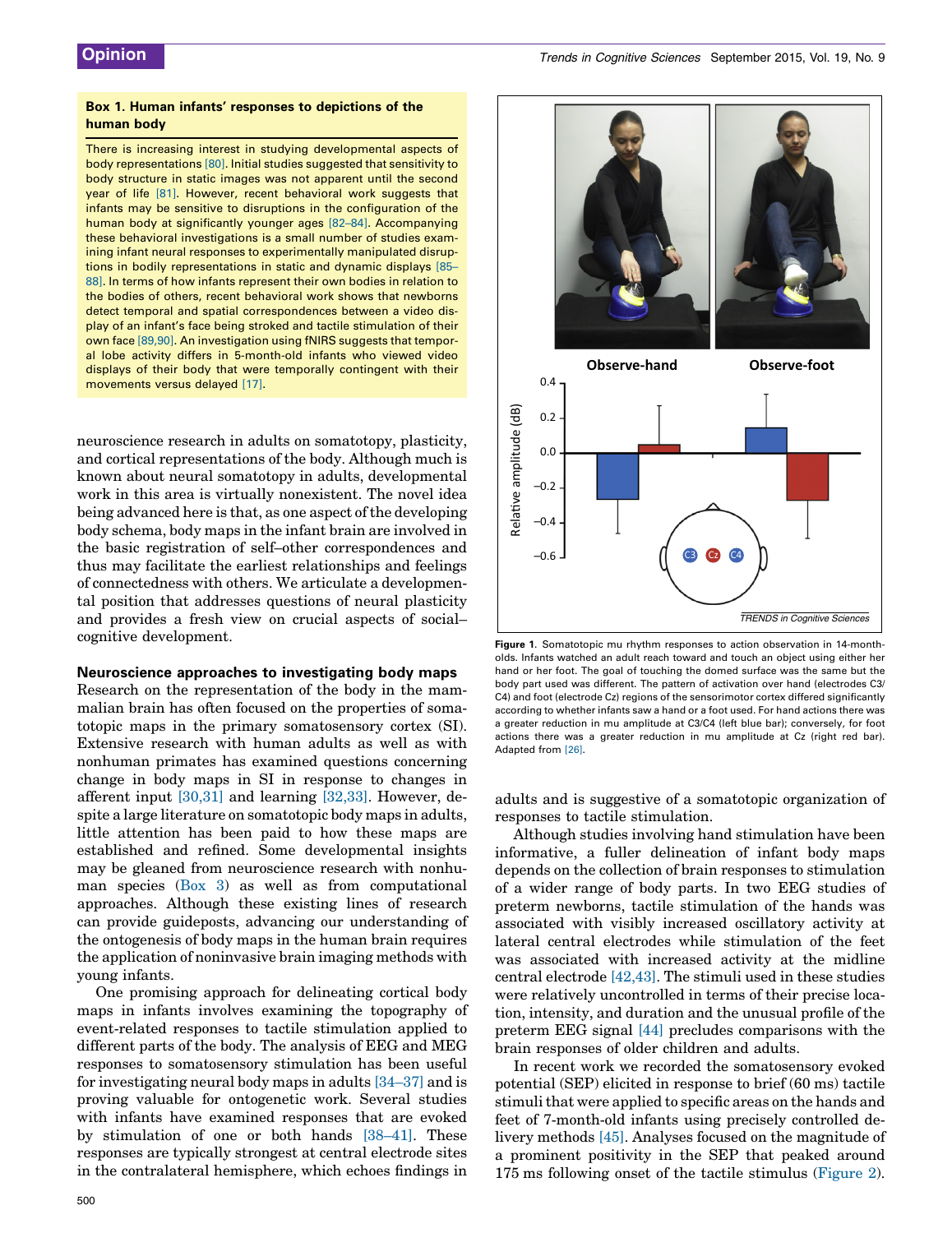### <span id="page-3-0"></span>Box 2. Multiple body maps in the brain

Neural maps have been found in multiple areas of the mammalian brain, including the motor and somatosensory cortices [\[91\].](#page-6-0) Classical work on these maps in humans and other species focused on responses to tactile stimulation and execution of motor actions. Researchers have increasingly investigated the activation of motor areas during action observation, including somatotopically organized neural responses in adults during the viewing of the bodily movements of other people [\[92\]](#page-6-0). Alongside this line of research, a newer literature is emerging that highlights the role ofthe somatosensory cortex in social perception in adults, including somatotopic representations [\[9\]](#page-5-0). Most neuroscience studies of human infants have not caught up with the idea that the bodily representation in the somatosensory cortex may play a role in processing social signals about others. For instance, much of the extant research on the infant EEG mu rhythm has been interpreted within a motor framework. However, the mu rhythm is not solely (or even primarily) a motor rhythm [\[78,93,94\].](#page-6-0) The emphasis on motor influences may be unnecessarily limiting for work with human infants and broadening the view to include somatosensory processes in social perception promises to advance developmental theory [\[24,27\]](#page-5-0). Neuroscience investigations of infants will profit from considering multiple body maps (both somatosensory and motor) and their interactions ([Box](#page-4-0) 4).

In response to hand stimulation, the amplitude of this positive component was significantly larger over the lateral central electrodes (C3 and C4) than over the midline central electrode (Cz). By contrast, stimulation of the foot elicited a significantly larger response at the midline site than at the lateral sites. This indication of somatotopy

### Box 3. Insights from animal models

Classic behavioral neuroscience work on whisker barrels highlighted the role of afferent input in the somatotopic organization of the rodent somatosensory cortex [\[95\]](#page-6-0), with more recent research illuminating the specific mechanisms involved [\[96,97\]](#page-6-0). Other work with rodents suggests that the development of somatotopy depends on sensory feedback from muscle twitches that are spontaneously generated by the spinal cord and subcortical structures [\[98,99\]](#page-6-0). A similar mechanism has been suggested to play a role in sensorimotor development in humans [\[42\].](#page-6-0)

Top-down influences have also been shown to be important [\[100\].](#page-7-0) In both juvenile and adult monkeys, severing the median nerve (which carries sensory information from the hand to the brain) results in a haphazard pattern of innervation of the skin surface. This disordered pattern is propagated through afferent pathways to SI, where a jumbled representation of the hand replaces the normal somatotopic arrangement [\[101\].](#page-7-0) However, if the median nerve is severed very early in development a considerable degree of somatotopy is retained in SI [\[102\],](#page-7-0) suggesting that early in development an existing cortical body map can direct the reorganization of thalamocortical projections following a disruption in the orderly patterning at the periphery [\[103\].](#page-7-0)

in the infant SEP response suggests that measuring event-related scalp responses to brief, discrete tactile stimulation using EEG provides a practical and informative method for mapping the representation of the body in the infant brain. The ability to successfully elicit SEP responses from multiple body parts in awake infants



Figure 2. Somatosensory evoked potentials elicited by tactile stimulation of 7-month-old infants' hands and feet. Discrete, computer-controlled tactile stimulation elicited a large positive component peaking around 175 ms that was organized somatotopically over central electrode sites. For left- and right-hand stimulation, amplitudes were greatest at the lateral electrodes (C3/C4). For left- and right-foot stimulation, the peak amplitude was greatest at the midline central electrode (Cz). Topographic maps show amplitude distribution across the scalp. Adapted and reprinted from [\[45\]](#page-6-0) with permission from Elsevier.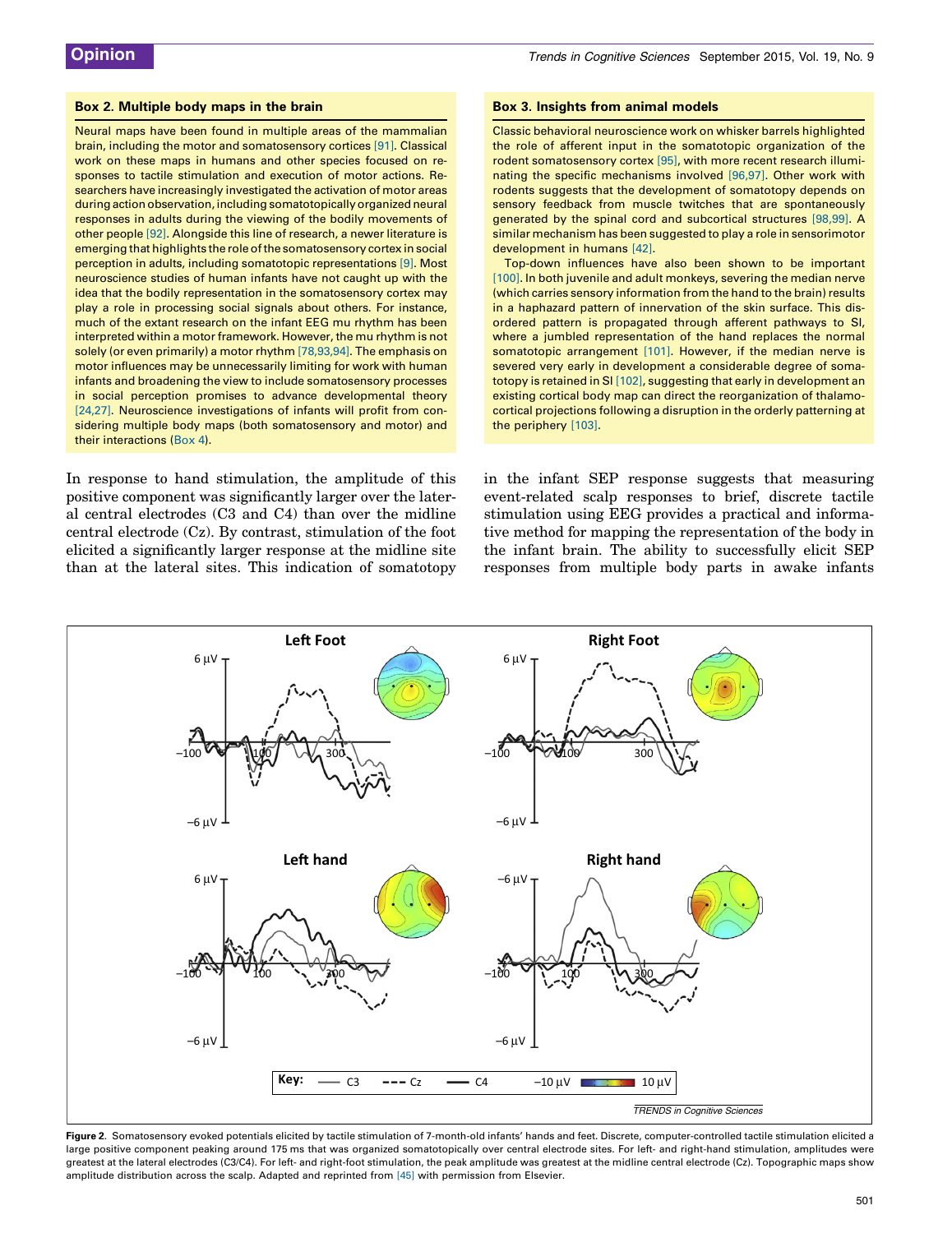<span id="page-4-0"></span>also opens novel possibilities for examining neural aspects of cross-modal interactions (e.g., visuotactile) in early development.

### Developing body maps in the human brain

We suggest that continued research on neural somatotopic organization in infancy can illuminate the mechanisms of social engagement that are crucial for typical human development [\[46\].](#page-6-0) In particular, research on infant body maps promises to shed light on a fundamental question in developmental psychology: how human infants develop a sense of themselves as individuals who are both similar to and, at the same time, distinct from other people. One psychological model of young children's social development, the 'Like Me' framework [\[47,48\],](#page-6-0) proposes that infants gain an initial foothold on the social world through a felt similarity between their own bodily acts and the bodily acts of others. The perception of this similarity depends on a primitive body schema that is influenced by self-generated bodily activity beginning prenatally [\[27\]](#page-5-0). Infants are hypothesized to use this experience to generate an act space that links the behavior of others to the behavior of self through shared representations [\[49\]](#page-6-0). Although this claim has been made at a theoretical level, and there are supportive behavioral data from the study of imitation, there has been little exploration of the neural processes involved in the social matching behavior that constitutes infant imitation.

One way of advancing the understanding of connections between neural body maps and social processes is to examine whether cortical responses to tactile stimulation can be modulated by selective attention to the self or other. For adults, devoting attention to one's own hand modifies cortical responses to tactile stimulation [\[50\],](#page-6-0) with effects at early stages of processing that are likely to reflect topdown modulation of SI [\[51\]](#page-6-0). Moreover, adult EEG responses to tactile stimulation are modulated according to the congruence between the stimulated body part and the observation of a matching or different body part of another person [\[52,53\]](#page-6-0). A MEG study with older children investigated responses to tactile stimulation of the index finger during the presentation of video clips showing another person being touched on either the hands or feet [\[54\]](#page-6-0). Activation over the hand areas of the somatosensory cortex was strongest when the tactile stimulation occurred during viewing of the hand-stimulation videos. This suggests possibilities for examining whether a similar modulation is present in infants.

It readily becomes apparent that there are a host of other novel questions about developing body maps in human infants (Box 4). One interesting issue concerns the spatial resolution at which body parts can be mapped in the infant brain. The extant developmental EEG research has used low-density scalp arrays and has involved body parts that are relatively distant from each other in cortical body maps. High-density EEG and MEG studies involving the stimulation of multiple body parts will prove useful for building a more detailed developmental picture of somatotopic neural organization.

Another question concerns how the organization of body maps may shift with changes in body morphology and

### Box 4. Outstanding questions

- . Can noninvasive neuroscience methods with high spatial resolution (e.g., MEG) be adapted to study the ontogenesis of finegrained somatotopic organization of body maps in human infants? How many body parts can be clearly differentiated in infant neural body maps?
- . Can advanced tools such as MEG differentiate between somatosensory and motor maps in human infants and illuminate the interactions between these maps?
- . What are the neural temporal dynamics that occur when infants experience tactile stimulation?
- . Do body maps show neuroplasticity in relation to changes in body growth and behavioral abilities, including developmental progressions in reaching, grasping, goal-directed acts, and expertise in tool use?
- . How can neuroscience research on infant body maps be more deeply interwoven with psychological theorizing about the early development of the body schema and its role in social–emotional and cognitive development?

development. Given the transformations in behavioral skills that occur in infancy – including in grasping, crawling, and walking – infancy is an ideal period in which to explore questions about the effects of experience on neural body maps. There is some evidence that changes in the neural response to hand stimulation are correlated with developments in infants' reaching and grasping abilities [\[41,55\]](#page-5-0). A related topic concerns the effects of learning to use tools, a key part of infant development [\[56\]](#page-6-0). Expert tool use alters aspects of the body schema in both nonhuman primates [\[57\]](#page-6-0) and human adults [\[58\]](#page-6-0) and may do so in the developing infant brain. Another interesting question concerns how somatotopic representations combine with information about moment-to-moment changes in the positions of body parts as well as with representations of external (e.g., peripersonal) space [\[45\].](#page-6-0)

Studying the ontogenetic aspects of body maps may also have implications for the study of atypical development, particularly autism spectrum disorder (ASD). It is clear that ASD is a heterogeneous, complex syndrome and that single-cause explanations will not suffice. At a broad level, however, it has been suggested that ASD involves a disruption in self–other processing that affects the ability to form and coordinate social representations, with cascading effects on imitation, communication, and interpersonal interaction [\[59\]](#page-6-0). Investigations of the role of neural body maps in facilitating self–other correspondences can complement ongoing lines of research on body representations in children with ASD [\[60–64\].](#page-6-0) Future exploratory work on the role of neural body maps in establishing interpersonal linkages has the potential to illuminate the mechanisms involved in interventions for ASD that emphasize bodily action coordination and mutual imitation between children and therapists [\[65–68\].](#page-6-0)

### Concluding remarks

Researchers across the rapidly growing field of developmental cognitive neuroscience are addressing various questions at the interface of brain, behavior, cognition, and developmental processes [\[69–71\]](#page-6-0). The inherent complexity of this interface necessitates integrative approaches in which findings from different domains can be leveraged to make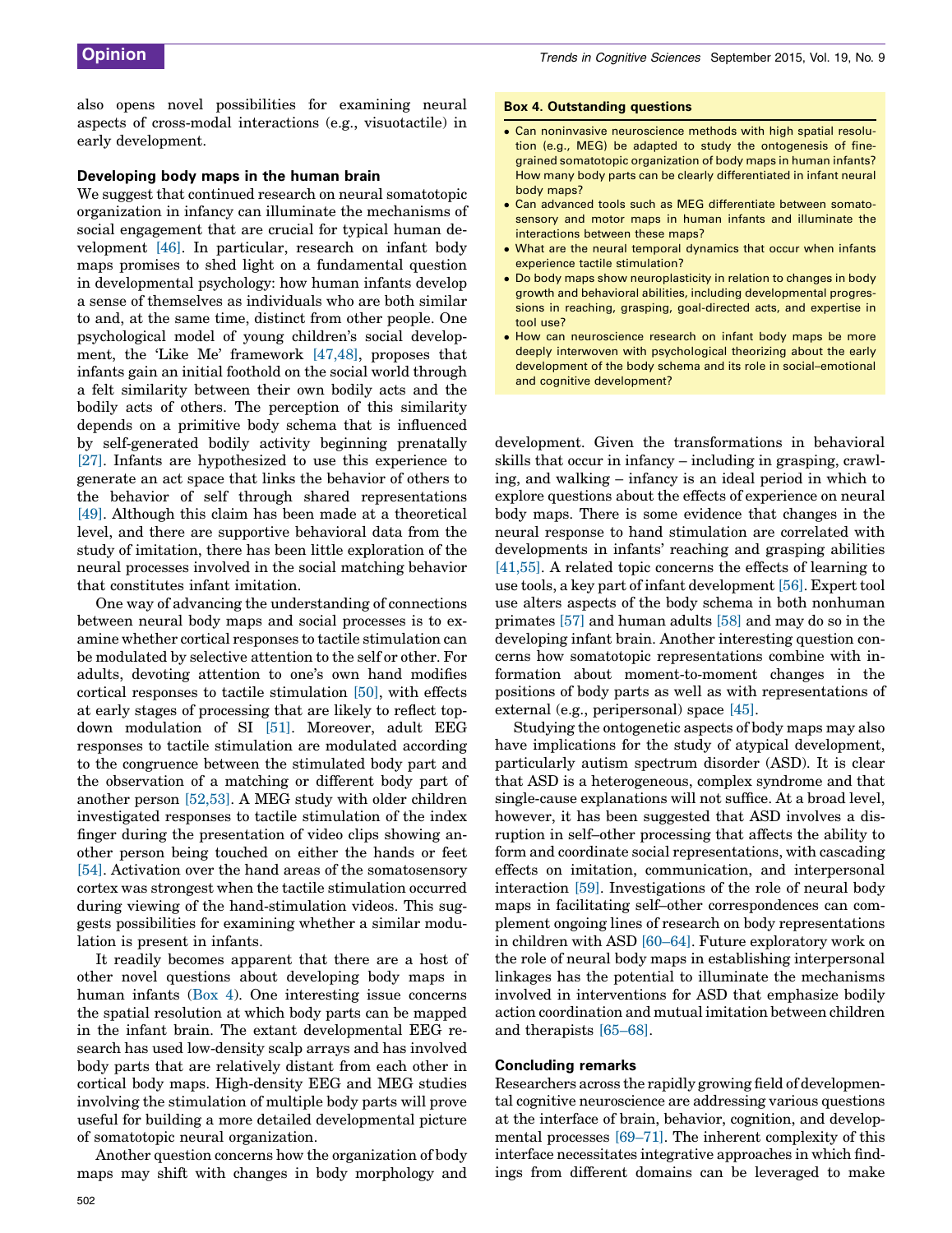<span id="page-5-0"></span>informed predictions about brain–behavior relations in human ontogenesis [\[72\]](#page-6-0). We suggest that developmentally oriented research on neural body maps holds particular promise for building bridges between literatures on the neural somatotopic organization in nonhuman species, adult cognitive neuroscience, and an emerging literature on body representations in human infancy. The study of infant body maps thus provides an ideal domain for examining developmental brain–behavior relations and neuroplasticity in humans.

We have highlighted a possible role of neural body maps in facilitating the registration of correspondences between self and other in early human development, before language. Further work in this area can advance the understanding of essential aspects of infant cognition such as the ability to imitate and learn from others via observation [\[73\]](#page-6-0). One important component of imitation involves visually identifying the part of the body used by another person to perform an action and then selecting the corresponding body part on one's own body to generate the imitative response [27,74]. The neural systems involved in the development of imitation remain under study. It is possible that body maps play a fundamental role in the processes that allow this powerful mechanism of social learning to unfold in human infancy.

### Acknowledgements

The authors are supported by NSF awards BCS-1460889 and SMA-1540619, NIH award R21HD083756, and the Institute for Learning and Brain Sciences Ready Mind Project Fund. The authors thank Joni Saby for helpful discussions.

### References

- 1 [Tsakiris,](http://refhub.elsevier.com/S1364-6613(15)00149-7/sbref0520) M. et al. (2010) Having a body versus moving your body: neural signatures of agency and body-ownership. [Neuropsychologia](http://refhub.elsevier.com/S1364-6613(15)00149-7/sbref0520) 48, [2740–2749](http://refhub.elsevier.com/S1364-6613(15)00149-7/sbref0520)
- 2 Brugger, P. and [Lenggenhager,](http://refhub.elsevier.com/S1364-6613(15)00149-7/sbref0525) B. (2014) The bodily self and its disorders: neurological, [psychological](http://refhub.elsevier.com/S1364-6613(15)00149-7/sbref0525) and social aspects. Curr. Opin. Neurol. 27, [644–652](http://refhub.elsevier.com/S1364-6613(15)00149-7/sbref0525)
- 3 [Schwarzlose,](http://refhub.elsevier.com/S1364-6613(15)00149-7/sbref0530) R.F. et al. (2005) Separate face and body selectivity on the fusiform gyrus. J. Neurosci. 25, [11055–11059](http://refhub.elsevier.com/S1364-6613(15)00149-7/sbref0530)
- 4 Downing, P.E. and Peelen, M.V. (2011) The role of [occipitotemporal](http://refhub.elsevier.com/S1364-6613(15)00149-7/sbref0535) [body-selective](http://refhub.elsevier.com/S1364-6613(15)00149-7/sbref0535) regions in person perception. Cogn. Neurosci. 2, 186– [203](http://refhub.elsevier.com/S1364-6613(15)00149-7/sbref0535)
- 5 de Gelder, B. et al. (2010) [Standing](http://refhub.elsevier.com/S1364-6613(15)00149-7/sbref0540) up for the body. Recent progress in [uncovering](http://refhub.elsevier.com/S1364-6613(15)00149-7/sbref0540) the networks involved in the perception of bodies and bodily [expressions.](http://refhub.elsevier.com/S1364-6613(15)00149-7/sbref0540) Neurosci. Biobehav. Rev. 34, 513–527
- 6 de Vignemont, F. (2014) Shared body [representations](http://refhub.elsevier.com/S1364-6613(15)00149-7/sbref0545) and the 'Whose' system. [Neuropsychologia](http://refhub.elsevier.com/S1364-6613(15)00149-7/sbref0545) 55, 128–136
- 7 Reed, C.L. (2013) Seeing you through me: creating [self-other](http://refhub.elsevier.com/S1364-6613(15)00149-7/sbref0550) [correspondences](http://refhub.elsevier.com/S1364-6613(15)00149-7/sbref0550) for body perception. In People Watching: Social, Perceptual, and [Neurophysiological](http://refhub.elsevier.com/S1364-6613(15)00149-7/sbref0550) Studies of Body Perception (Johnson, K.L. and Shiffrar, M., eds), pp. 44–62, Oxford [University](http://refhub.elsevier.com/S1364-6613(15)00149-7/sbref0550) [Press](http://refhub.elsevier.com/S1364-6613(15)00149-7/sbref0550)
- 8 [Berlucchi,](http://refhub.elsevier.com/S1364-6613(15)00149-7/sbref0555) G. and Aglioti, S.M. (2010) The body in the brain revisited. Exp. Brain Res. 200, [25–35](http://refhub.elsevier.com/S1364-6613(15)00149-7/sbref0555)
- 9 Keysers, C. et al. (2010) [Somatosensation](http://refhub.elsevier.com/S1364-6613(15)00149-7/sbref0560) in social perception. Nat. Rev. [Neurosci.](http://refhub.elsevier.com/S1364-6613(15)00149-7/sbref0560) 11, 417–428
- 10 Kuehn, E. et al. (2014) The functional [architecture](http://refhub.elsevier.com/S1364-6613(15)00149-7/sbref0565) of S1 during touch observation described with 7 T fMRI. Brain [Struct.Funct.](http://refhub.elsevier.com/S1364-6613(15)00149-7/sbref0565) 219, 119–140
- 11 Sel, A. et al. (2014) The emotional [homunculus:](http://refhub.elsevier.com/S1364-6613(15)00149-7/sbref0570) ERP evidence for independent [somatosensory](http://refhub.elsevier.com/S1364-6613(15)00149-7/sbref0570) responses during facial emotional [processing.](http://refhub.elsevier.com/S1364-6613(15)00149-7/sbref0570) J. Neurosci. 34, 3263–3267
- 12 [Bolognini,](http://refhub.elsevier.com/S1364-6613(15)00149-7/sbref0575) N. et al. (2014) Sharing social touch in the primary [somatosensory](http://refhub.elsevier.com/S1364-6613(15)00149-7/sbref0575) cortex. Curr. Biol. 24, 1513–1517
- 13 Damasio, A. and [Carvalho,](http://refhub.elsevier.com/S1364-6613(15)00149-7/sbref0580) G.B. (2013) The nature of feelings: evolutionary and [neurobiological](http://refhub.elsevier.com/S1364-6613(15)00149-7/sbref0580) origins. Nat. Rev. Neurosci. 14, [143–152](http://refhub.elsevier.com/S1364-6613(15)00149-7/sbref0580)
- 14 [Jackson,](http://refhub.elsevier.com/S1364-6613(15)00149-7/sbref0585) P.L. et al. (2005) How do we perceive the pain of others? A window into the neural processes involved in empathy. [Neuroimage](http://refhub.elsevier.com/S1364-6613(15)00149-7/sbref0585) 24, [771–779](http://refhub.elsevier.com/S1364-6613(15)00149-7/sbref0585)
- 15 Bosseler, A.N. et al. (2013) Theta brain rhythms index [perceptual](http://refhub.elsevier.com/S1364-6613(15)00149-7/sbref0590) narrowing in infant speech [perception.](http://refhub.elsevier.com/S1364-6613(15)00149-7/sbref0590) Front. Psychol. 4, 690.
- 16 Kuhl, P.K. et al. (2014) Infants' brain [responses](http://refhub.elsevier.com/S1364-6613(15)00149-7/sbref0595) to speech suggest analysis by [synthesis.](http://refhub.elsevier.com/S1364-6613(15)00149-7/sbref0595) Proc. Natl. Acad. Sci. U.S.A. 111, 11238– [11245](http://refhub.elsevier.com/S1364-6613(15)00149-7/sbref0595)
- 17 Filippetti, M.L. et al. (2014) Neural mechanisms of body awareness in infants. Cereb. Cortex Published online November 17, 2014. [http://](http://dx.doi.org/10.1093/cercor/bhu1261) [dx.doi.org/10.1093/cercor/bhu1261](http://dx.doi.org/10.1093/cercor/bhu1261)
- 18 Aslin, R.N. et al. (2015) [Hemodynamic](http://refhub.elsevier.com/S1364-6613(15)00149-7/sbref0605) correlates of cognition in human infants. Annu. Rev. Psychol. 66, [349–379](http://refhub.elsevier.com/S1364-6613(15)00149-7/sbref0605)
- 19 Saby, J.N. and [Marshall,](http://refhub.elsevier.com/S1364-6613(15)00149-7/sbref0610) P.J. (2012) The utility of EEG band power analysis in the study of infancy and early [childhood.](http://refhub.elsevier.com/S1364-6613(15)00149-7/sbref0610) Dev. [Neuropsychol.](http://refhub.elsevier.com/S1364-6613(15)00149-7/sbref0610) 37, 253–273
- 20 Righi, G. et al. (2014) Functional [connectivity](http://refhub.elsevier.com/S1364-6613(15)00149-7/sbref0615) in the first year of life in infants at risk for autism [spectrum](http://refhub.elsevier.com/S1364-6613(15)00149-7/sbref0615) disorder: an EEG study. PLoS ONE 9, [e105176](http://refhub.elsevier.com/S1364-6613(15)00149-7/sbref0615)
- 21 Bathelt, J. et al. (2013) Functional brain network [organisation](http://refhub.elsevier.com/S1364-6613(15)00149-7/sbref0620) of children between 2 and 5 years derived from [reconstructed](http://refhub.elsevier.com/S1364-6613(15)00149-7/sbref0620) activity of cortical sources of [high-density](http://refhub.elsevier.com/S1364-6613(15)00149-7/sbref0620) EEG recordings. Neuroimage 82, 595– [604](http://refhub.elsevier.com/S1364-6613(15)00149-7/sbref0620)
- 22 Bell, M.A. and Cuevas, K. (2012) Using EEG to study [cognitive](http://refhub.elsevier.com/S1364-6613(15)00149-7/sbref0625) [development:](http://refhub.elsevier.com/S1364-6613(15)00149-7/sbref0625) issues and practices. J. Cogn. Dev. 13, 281–294
- 23 Missana, M. et al. (2015) Tuning the [developing](http://refhub.elsevier.com/S1364-6613(15)00149-7/sbref0630) brain to emotional body [expressions.](http://refhub.elsevier.com/S1364-6613(15)00149-7/sbref0630) Dev. Sci. 18, 243–253
- 24 Marshall, P.J. and Meltzoff, A.N. (2014) Neural [mirroring](http://refhub.elsevier.com/S1364-6613(15)00149-7/sbref0635) [mechanisms](http://refhub.elsevier.com/S1364-6613(15)00149-7/sbref0635) and imitation in human infants. Philos. Trans. R. Soc. Lond. B: Biol. Sci. 369, [20130620](http://refhub.elsevier.com/S1364-6613(15)00149-7/sbref0635)
- 25 Marshall, P.J. et al. (2013) Imitation and the [developing](http://refhub.elsevier.com/S1364-6613(15)00149-7/sbref0640) social brain: infants' [somatotopic](http://refhub.elsevier.com/S1364-6613(15)00149-7/sbref0640) EEG patterns for acts of self and other. Int. J. [Psychol.](http://refhub.elsevier.com/S1364-6613(15)00149-7/sbref0640) Res. 6, 22–29
- 26 Saby, J.N. et al. (2013) Infants' [somatotopic](http://refhub.elsevier.com/S1364-6613(15)00149-7/sbref0645) neural responses to seeing human [actions:](http://refhub.elsevier.com/S1364-6613(15)00149-7/sbref0645) I've got you under my skin. PLoS ONE 8, e77905
- 27 Meltzoff, A.N. and Moore, M.K. (1997) [Explaining](http://refhub.elsevier.com/S1364-6613(15)00149-7/sbref0650) facial imitation: a [theoretical](http://refhub.elsevier.com/S1364-6613(15)00149-7/sbref0650) model. Early Dev. Parent. 6, 179–192
- 28 Cuevas, K. et al. (2014) The infant EEG mu rhythm: [methodological](http://refhub.elsevier.com/S1364-6613(15)00149-7/sbref0655) [considerations](http://refhub.elsevier.com/S1364-6613(15)00149-7/sbref0655) and best practices. Dev. Rev. 34, 26–43
- 29 Marshall, P.J. and Meltzoff, A.N. (2011) Neural [mirroring](http://refhub.elsevier.com/S1364-6613(15)00149-7/sbref0660) systems: [exploring](http://refhub.elsevier.com/S1364-6613(15)00149-7/sbref0660) the EEG mu rhythm in infancy. Dev. Cogn. Neurosci. 1, 110– [123](http://refhub.elsevier.com/S1364-6613(15)00149-7/sbref0660)
- 30 Kaas, J.H. (1991) [Plasticity](http://refhub.elsevier.com/S1364-6613(15)00149-7/sbref0665) of sensory and motor maps in adult [mammals.](http://refhub.elsevier.com/S1364-6613(15)00149-7/sbref0665) Annu. Rev. Neurosci. 14, 137–167
- 31 Ramachandran, V.S. and [Rogers-Ramachandran,](http://refhub.elsevier.com/S1364-6613(15)00149-7/sbref0670) D. (2000) Phantom limbs and neural [plasticity.](http://refhub.elsevier.com/S1364-6613(15)00149-7/sbref0670) Arch. Neurol. 57, 317–320
- 32 [Buonomano,](http://refhub.elsevier.com/S1364-6613(15)00149-7/sbref0675) D.V. and Merzenich, M.M. (1998) Cortical plasticity: from synapses to maps. Annu. Rev. [Neurosci.](http://refhub.elsevier.com/S1364-6613(15)00149-7/sbref0675) 21, 149–186
- 33 Elbert, T. et al. (1995) Increased cortical [representation](http://refhub.elsevier.com/S1364-6613(15)00149-7/sbref0680) of the fingers of the left hand in string players. Science 270, [305–307](http://refhub.elsevier.com/S1364-6613(15)00149-7/sbref0680)
- 34 Heed, T. and Roder, B. (2010) Common [anatomical](http://refhub.elsevier.com/S1364-6613(15)00149-7/sbref0685) and external coding for hands and feet in tactile [attention:](http://refhub.elsevier.com/S1364-6613(15)00149-7/sbref0685) evidence from eventrelated [potentials.](http://refhub.elsevier.com/S1364-6613(15)00149-7/sbref0685) J. Cogn. Neurosci. 22, 184–202
- 35 Dowman, R. and Schell, S. (1999) [Innocuous-related](http://refhub.elsevier.com/S1364-6613(15)00149-7/sbref0690) sural nerveevoked and [finger-evoked](http://refhub.elsevier.com/S1364-6613(15)00149-7/sbref0690) potentials generated in the primary somatosensory and [supplementary](http://refhub.elsevier.com/S1364-6613(15)00149-7/sbref0690) motor cortices. Clin. [Neurophysiol.](http://refhub.elsevier.com/S1364-6613(15)00149-7/sbref0690) 110, 2104–2116
- 36 Nakamura, A. et al. (1998) [Somatosensory](http://refhub.elsevier.com/S1364-6613(15)00149-7/sbref0695) homunculus as drawn by MEG. [Neuroimage](http://refhub.elsevier.com/S1364-6613(15)00149-7/sbref0695) 7, 377–386
- 37 Hari, R. et al. (1993) Functional [organization](http://refhub.elsevier.com/S1364-6613(15)00149-7/sbref0700) of the human first and second somatosensory cortices: a [neuromagnetic](http://refhub.elsevier.com/S1364-6613(15)00149-7/sbref0700) study. Eur. J. [Neurosci.](http://refhub.elsevier.com/S1364-6613(15)00149-7/sbref0700) 5, 724–734
- 38 Hrbek, A. et al. (1973) Development of visual and [somatosensory](http://refhub.elsevier.com/S1364-6613(15)00149-7/sbref0705) evoked responses in pre-term newborn infants. [Electroencephalogr.](http://refhub.elsevier.com/S1364-6613(15)00149-7/sbref0705) Clin. [Neurophysiol.](http://refhub.elsevier.com/S1364-6613(15)00149-7/sbref0705) 34, 225–232
- 39 Pihko, E. et al. (2009) Maturation of [somatosensory](http://refhub.elsevier.com/S1364-6613(15)00149-7/sbref0710) cortical processing from birth to adulthood revealed by [magnetoencephalography.](http://refhub.elsevier.com/S1364-6613(15)00149-7/sbref0710) Clin. [Neurophysiol.](http://refhub.elsevier.com/S1364-6613(15)00149-7/sbref0710) 120, 1552–1561
- 40 Nevalainen, P. et al. (2015) Evaluation of [somatosensory](http://refhub.elsevier.com/S1364-6613(15)00149-7/sbref0715) cortical [processing](http://refhub.elsevier.com/S1364-6613(15)00149-7/sbref0715) in extremely preterm infants at term with MEG and EEG. Clin. [Neurophysiol.](http://refhub.elsevier.com/S1364-6613(15)00149-7/sbref0715) 126, 275–283
- 41 Rigato, S. et al. (2014) The neural basis of [somatosensory](http://refhub.elsevier.com/S1364-6613(15)00149-7/sbref0720) remapping develops in human infancy. Curr. Biol. 24, [1222–1226](http://refhub.elsevier.com/S1364-6613(15)00149-7/sbref0720)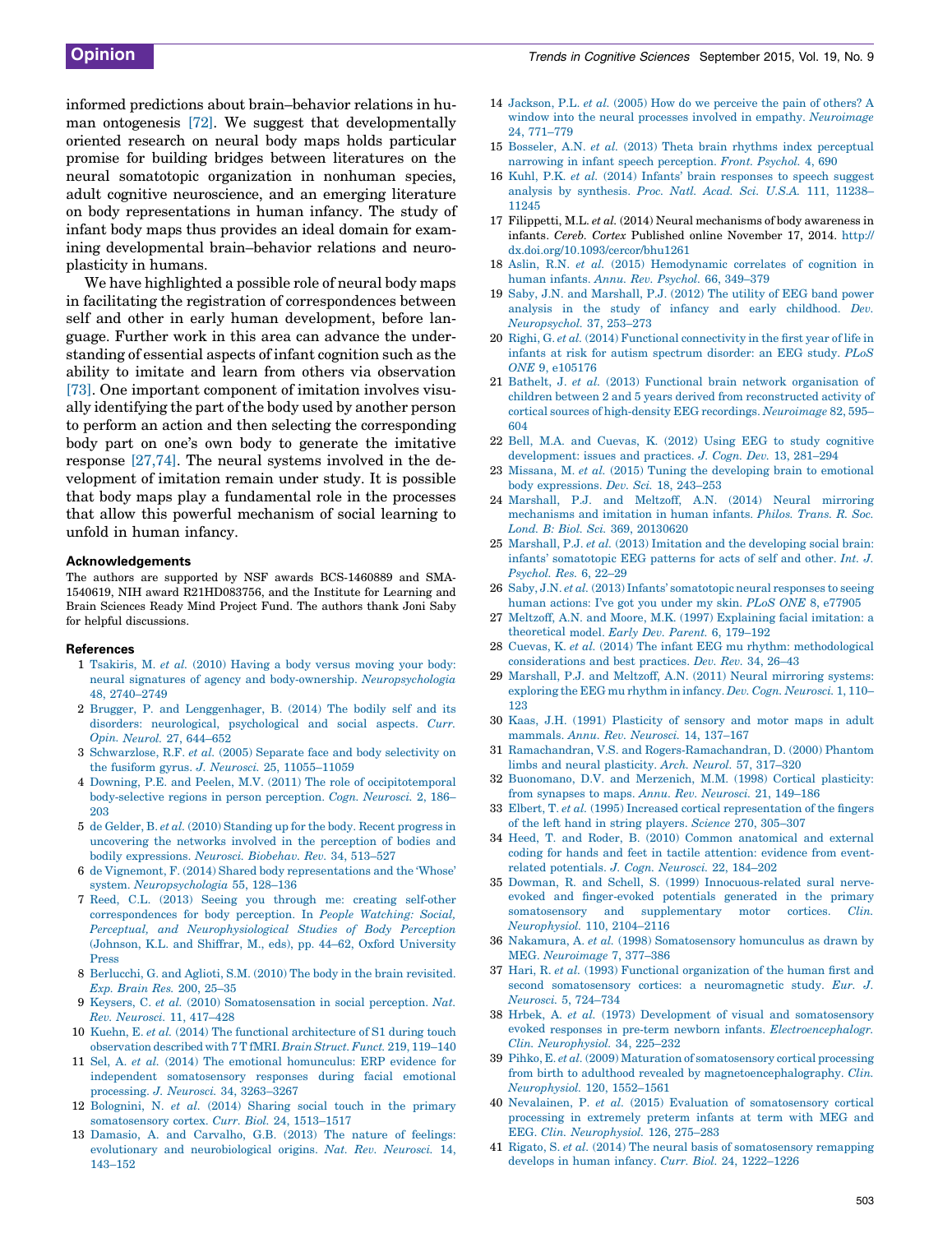- <span id="page-6-0"></span>42 Milh, M. et al. (2007) Rapid cortical [oscillations](http://refhub.elsevier.com/S1364-6613(15)00149-7/sbref0725) and early motor activity in premature human neonate. Cereb. Cortex 17, [1582–1594](http://refhub.elsevier.com/S1364-6613(15)00149-7/sbref0725)
- 43 [Vanhatalo,](http://refhub.elsevier.com/S1364-6613(15)00149-7/sbref0730) S. et al. (2009) An easy and practical method for routine, bedside testing of [somatosensory](http://refhub.elsevier.com/S1364-6613(15)00149-7/sbref0730) systems in extremely low birth weight infants. Pediatr. Res. 66, [710–713](http://refhub.elsevier.com/S1364-6613(15)00149-7/sbref0730)
- 44 Nevalainen, P. et al. (2014) Development of human [somatosensory](http://refhub.elsevier.com/S1364-6613(15)00149-7/sbref0735) cortical [functions.](http://refhub.elsevier.com/S1364-6613(15)00149-7/sbref0735) What have we learned from [magnetoencephalography?](http://refhub.elsevier.com/S1364-6613(15)00149-7/sbref0735) Front. Hum. Neurosci. 8, 158
- 45 Saby, J.N. et al. (2015) Neural body maps in human [infants:](http://refhub.elsevier.com/S1364-6613(15)00149-7/sbref0740) somatotopic responses to tactile stimulation in [7-month-olds.](http://refhub.elsevier.com/S1364-6613(15)00149-7/sbref0740) [Neuroimage](http://refhub.elsevier.com/S1364-6613(15)00149-7/sbref0740) 118, 74–78
- 46 Rochat, P. (2009) Others in Mind: Social Origins of [Self-consciousness](http://refhub.elsevier.com/S1364-6613(15)00149-7/sbref0745), [Cambridge](http://refhub.elsevier.com/S1364-6613(15)00149-7/sbref0745) University Press
- 47 Meltzoff, A.N. (2007) 'Like Me': a [foundation](http://refhub.elsevier.com/S1364-6613(15)00149-7/sbref0750) for social cognition. Dev. Sci. 10, [126–134](http://refhub.elsevier.com/S1364-6613(15)00149-7/sbref0750)
- 48 Meltzoff, A.N. (2013) Origins of social cognition: [bidirectional](http://refhub.elsevier.com/S1364-6613(15)00149-7/sbref0755) self– other mapping and the "Like-Me" [hypothesis.](http://refhub.elsevier.com/S1364-6613(15)00149-7/sbref0755) In Navigating the Social World: What Infants, [Children,](http://refhub.elsevier.com/S1364-6613(15)00149-7/sbref0755) and Other Species Can Teach Us (Banaji, M. and Gelman, S., eds), pp. [139–144,](http://refhub.elsevier.com/S1364-6613(15)00149-7/sbref0755) Oxford [University](http://refhub.elsevier.com/S1364-6613(15)00149-7/sbref0755) Press
- 49 Meltzoff, A.N. (2007) The 'Like Me' framework for [recognizing](http://refhub.elsevier.com/S1364-6613(15)00149-7/sbref0760) and becoming an [intentional](http://refhub.elsevier.com/S1364-6613(15)00149-7/sbref0760) agent. Acta Psychol. (Amst.) 124, 26–43
- 50 Sambo, C.F. et al. (2009) Viewing the body [modulates](http://refhub.elsevier.com/S1364-6613(15)00149-7/sbref0765) neural [mechanisms](http://refhub.elsevier.com/S1364-6613(15)00149-7/sbref0765) underlying sustained spatial attention in touch. Eur. J. [Neurosci.](http://refhub.elsevier.com/S1364-6613(15)00149-7/sbref0765) 30, 143–150
- 51 Longo, M.R. et al. (2011) Vision of the body modulates [processing](http://refhub.elsevier.com/S1364-6613(15)00149-7/sbref0770) in primary [somatosensory](http://refhub.elsevier.com/S1364-6613(15)00149-7/sbref0770) cortex. Neurosci. Lett. 489, 159–163
- 52 Voisin, J.I. et al. (2011) I am touched by your pain: [limb-specific](http://refhub.elsevier.com/S1364-6613(15)00149-7/sbref0775) modulation of the cortical response to a tactile [stimulation](http://refhub.elsevier.com/S1364-6613(15)00149-7/sbref0775) during pain [observation.](http://refhub.elsevier.com/S1364-6613(15)00149-7/sbref0775) J. Pain 12, 1182–1189
- 53 Schaefer, M. et al. (2005) Seeing the hand being touched [modulates](http://refhub.elsevier.com/S1364-6613(15)00149-7/sbref0780) the primary [somatosensory](http://refhub.elsevier.com/S1364-6613(15)00149-7/sbref0780) cortex. Neuroreport 16, 1101–1105
- 54 Remijn, G.B. et al. (2014) [Somatosensory](http://refhub.elsevier.com/S1364-6613(15)00149-7/sbref0785) evoked field in response to visuotactile [stimulation](http://refhub.elsevier.com/S1364-6613(15)00149-7/sbref0785) in 3- to 4-year-old children. Front. Hum. [Neurosci.](http://refhub.elsevier.com/S1364-6613(15)00149-7/sbref0785) 8, 170
- 55 Gondo, K. et al. (2001) A [magnetoencephalographic](http://refhub.elsevier.com/S1364-6613(15)00149-7/sbref0790) study on development of the [somatosensory](http://refhub.elsevier.com/S1364-6613(15)00149-7/sbref0790) cortex in infants. Neuroreport 12, [3227–3231](http://refhub.elsevier.com/S1364-6613(15)00149-7/sbref0790)
- 56 Kahrs, B.A. and [Lockman,](http://refhub.elsevier.com/S1364-6613(15)00149-7/sbref0795) J.J. (2014) Tool using. Child Dev. Perspect. 8, [231–236](http://refhub.elsevier.com/S1364-6613(15)00149-7/sbref0795)
- 57 [Maravita,](http://refhub.elsevier.com/S1364-6613(15)00149-7/sbref0800) A. and Iriki, A. (2004) Tools for the body (schema). Trends Cogn. Sci. 8, [79–86](http://refhub.elsevier.com/S1364-6613(15)00149-7/sbref0800)
- 58 Miller, L.E. et al. (2014) Tool [morphology](http://refhub.elsevier.com/S1364-6613(15)00149-7/sbref0805) constrains the effects of tool use on body [representations.](http://refhub.elsevier.com/S1364-6613(15)00149-7/sbref0805) J. Exp. Psychol. Hum. Percept. Perform. 40, [2143–2153](http://refhub.elsevier.com/S1364-6613(15)00149-7/sbref0805)
- 59 Rogers, S.J. and [Williams,](http://refhub.elsevier.com/S1364-6613(15)00149-7/sbref0810) J.H.G. (2006) Imitation and the Social Mind: Autism and Typical [Development](http://refhub.elsevier.com/S1364-6613(15)00149-7/sbref0810), Guilford Press
- 60 Malinen, S. et al. (2014) Functional [parcellation](http://refhub.elsevier.com/S1364-6613(15)00149-7/sbref0815) of the human primary [somatosensory](http://refhub.elsevier.com/S1364-6613(15)00149-7/sbref0815) cortex to natural touch. Eur. J. Neurosci. 39, [738–743](http://refhub.elsevier.com/S1364-6613(15)00149-7/sbref0815)
- 61 Gallace, A. and Spence, C. (2010) The science of [interpersonal](http://refhub.elsevier.com/S1364-6613(15)00149-7/sbref0820) touch: an overview. Neurosci. [Biobehav.](http://refhub.elsevier.com/S1364-6613(15)00149-7/sbref0820) Rev. 34, 246–259
- 62 Cascio, C.J. et al. (2012) The rubber hand illusion in [children](http://refhub.elsevier.com/S1364-6613(15)00149-7/sbref0825) with autism spectrum [disorders:](http://refhub.elsevier.com/S1364-6613(15)00149-7/sbref0825) delayed influence of combined tactile and visual input on [proprioception.](http://refhub.elsevier.com/S1364-6613(15)00149-7/sbref0825) Autism 16, 406–419
- 63 Schauder, K.B. et al. (2015) [Interoceptive](http://refhub.elsevier.com/S1364-6613(15)00149-7/sbref0830) ability and body awareness in autism [spectrum](http://refhub.elsevier.com/S1364-6613(15)00149-7/sbref0830) disorder. J. Exp. Child Psychol. 131, 193–200
- 64 Kaiser, M.D. et al. (2015) Brain mechanisms for processing affective (and nonaffective) touch are atypical in autism. Cereb. Cortex Published online June 5, 2015. [http://dx.doi.org/10.1093/cercor/](http://dx.doi.org/10.1093/cercor/bhv1125) [bhv1125](http://dx.doi.org/10.1093/cercor/bhv1125)
- 65 [Vivanti,](http://refhub.elsevier.com/S1364-6613(15)00149-7/sbref0840) G. and Rogers, S.J. (2014) Autism and the mirror neuron system: insights from learning and [teaching.](http://refhub.elsevier.com/S1364-6613(15)00149-7/sbref0840) Philos. Trans. R. Soc. Lond. B: Biol. Sci. 369, [20130184](http://refhub.elsevier.com/S1364-6613(15)00149-7/sbref0840)
- 66 Ingersoll, B. (2010) Pilot [randomized](http://refhub.elsevier.com/S1364-6613(15)00149-7/sbref0845) controlled trial of Reciprocal Imitation Training for teaching elicited and [spontaneous](http://refhub.elsevier.com/S1364-6613(15)00149-7/sbref0845) imitation to children with autism. J. Autism Dev. Disord. 40, [1154–1160](http://refhub.elsevier.com/S1364-6613(15)00149-7/sbref0845)
- 67 Berger, N.I. and Ingersoll, B. (2015) An evaluation of imitation recognition abilities in typically developing children and young children with autism spectrum disorder. Autism Res. Published online February 23, 2015. <http://dx.doi.org/10.1002/aur.1462>
- 68 Nadel, J. (2014) How Imitation Boosts [Development](http://refhub.elsevier.com/S1364-6613(15)00149-7/sbref0855) in Infancy and Autism Spectrum Disorder, Oxford [University](http://refhub.elsevier.com/S1364-6613(15)00149-7/sbref0855) Press
- 69 Johnson, M.H. and De Haan, M. (2015) [Developmental](http://refhub.elsevier.com/S1364-6613(15)00149-7/sbref0860) Cognitive Neuroscience. (4th edn), [Wiley–Blackwell](http://refhub.elsevier.com/S1364-6613(15)00149-7/sbref0860)
- 70 Nelson, C.A. and Luciana, M. (2008) Handbook of [Developmental](http://refhub.elsevier.com/S1364-6613(15)00149-7/sbref0865) Cognitive [Neuroscience](http://refhub.elsevier.com/S1364-6613(15)00149-7/sbref0865). (2nd edn), MIT Press
- 71 Blakemore, S.J. et al. (2011) [Developmental](http://refhub.elsevier.com/S1364-6613(15)00149-7/sbref0870) cognitive neuroscience. Dev. Cogn. [Neurosci.](http://refhub.elsevier.com/S1364-6613(15)00149-7/sbref0870) 1, 3–6
- 72 Marshall, P.J. (2015) [Neuroscience,](http://refhub.elsevier.com/S1364-6613(15)00149-7/sbref0875) embodiment, and development. In Handbook of Child Psychology and [Developmental](http://refhub.elsevier.com/S1364-6613(15)00149-7/sbref0875) Science (Vol. 1) [\(Overton,](http://refhub.elsevier.com/S1364-6613(15)00149-7/sbref0875) W.F. et al., eds), In pp. 244–283, Wiley
- 73 Meltzoff, A.N. et al. (2009) [Foundations](http://refhub.elsevier.com/S1364-6613(15)00149-7/sbref0880) for a new science of learning. Science 325, [284–288](http://refhub.elsevier.com/S1364-6613(15)00149-7/sbref0880)
- 74 Meltzoff, A.N. (1988) Infant imitation after a 1-week delay: [long-term](http://refhub.elsevier.com/S1364-6613(15)00149-7/sbref0885) memory for novel acts and [multiple](http://refhub.elsevier.com/S1364-6613(15)00149-7/sbref0885) stimuli. Dev. Psychol. 24, 470–476
- 75 [Gallagher,](http://refhub.elsevier.com/S1364-6613(15)00149-7/sbref0890) S. (2005) How the Body Shapes the Mind, Oxford [University](http://refhub.elsevier.com/S1364-6613(15)00149-7/sbref0890) Press
- 76 [Gallagher,](http://refhub.elsevier.com/S1364-6613(15)00149-7/sbref0895) S. and Meltzoff, A.N. (1996) The earliest sense of self and others: [Merleau–Ponty](http://refhub.elsevier.com/S1364-6613(15)00149-7/sbref0895) and recent developmental studies. Philos. Psychol. 9, [211–233](http://refhub.elsevier.com/S1364-6613(15)00149-7/sbref0895)
- 77 de [Vignemont,](http://refhub.elsevier.com/S1364-6613(15)00149-7/sbref0900) F. (2010) Body schema and body image pros and cons. [Neuropsychologia](http://refhub.elsevier.com/S1364-6613(15)00149-7/sbref0900) 48, 669–680
- 78 Hari, R. (2006) [Action–perception](http://refhub.elsevier.com/S1364-6613(15)00149-7/sbref0905) connection and the cortical mu rhythm. Prog. Brain Res. 159, [253–260](http://refhub.elsevier.com/S1364-6613(15)00149-7/sbref0905)
- 79 Kaas, J.H. et al. (2002) The organization of the [somatosensory](http://refhub.elsevier.com/S1364-6613(15)00149-7/sbref0910) system in primates. In The [Somatosensory](http://refhub.elsevier.com/S1364-6613(15)00149-7/sbref0910) System: Deciphering the Brain's Own Body Image [\(Nelson,](http://refhub.elsevier.com/S1364-6613(15)00149-7/sbref0910) R.J., ed.), pp. 1–25, CRC Press
- 80 Slaughter, V. and Brownell, C.A. (2012) Early [Development](http://refhub.elsevier.com/S1364-6613(15)00149-7/sbref0915) of Body [Representations](http://refhub.elsevier.com/S1364-6613(15)00149-7/sbref0915), Cambridge University Press
- 81 Slaughter, V. and Heron, M. (2004) Origins and early [development](http://refhub.elsevier.com/S1364-6613(15)00149-7/sbref0920) of human body [knowledge.](http://refhub.elsevier.com/S1364-6613(15)00149-7/sbref0920) Monogr. Soc. Res. Child Dev. 69, 1–102
- 82 Zieber, N. et al. (2015) Body structure [perception](http://refhub.elsevier.com/S1364-6613(15)00149-7/sbref0925) in infancy. Infancy 20, [1–17](http://refhub.elsevier.com/S1364-6613(15)00149-7/sbref0925)
- 83 [Heron-Delaney,](http://refhub.elsevier.com/S1364-6613(15)00149-7/sbref0930) M. et al. (2011) Infants' knowledge of their own species. Philos. Trans. R. Soc. Lond. B: Biol. Sci. 366, [1753–1763](http://refhub.elsevier.com/S1364-6613(15)00149-7/sbref0930)
- 84 Longhi, E. et al. (2015) Discrimination of [biomechanically](http://refhub.elsevier.com/S1364-6613(15)00149-7/sbref0935) possible and impossible hand [movements](http://refhub.elsevier.com/S1364-6613(15)00149-7/sbref0935) at birth. Child Dev. 86, 632–641
- 85 Marshall, P.J. and Shipley, T.F. (2009) [Event-related](http://refhub.elsevier.com/S1364-6613(15)00149-7/sbref0940) potentials to point-light displays of human actions in [5-month-old](http://refhub.elsevier.com/S1364-6613(15)00149-7/sbref0940) infants. Dev. [Neuropsychol.](http://refhub.elsevier.com/S1364-6613(15)00149-7/sbref0940) 34, 368–377
- 86 Reid, V.M. et al. (2006) The [perception](http://refhub.elsevier.com/S1364-6613(15)00149-7/sbref0945) of biological motion by infants: an [event-related](http://refhub.elsevier.com/S1364-6613(15)00149-7/sbref0945) potential study. Neurosci. Lett. 395, 211–214
- 87 Gliga, T. and [Dehaene-Lambertz,](http://refhub.elsevier.com/S1364-6613(15)00149-7/sbref0950) G. (2005) Structural encoding of body and face in human infants and adults. J. Cogn. [Neurosci.](http://refhub.elsevier.com/S1364-6613(15)00149-7/sbref0950) 17, [1328–1340](http://refhub.elsevier.com/S1364-6613(15)00149-7/sbref0950)
- 88 [Grossmann,](http://refhub.elsevier.com/S1364-6613(15)00149-7/sbref0955) T. et al. (2013) Action observation in the infant brain: the role of body form and motion. Soc. [Neurosci.](http://refhub.elsevier.com/S1364-6613(15)00149-7/sbref0955) 8, 22–30
- 89 Filippetti, M.L. et al. (2013) Body [perception](http://refhub.elsevier.com/S1364-6613(15)00149-7/sbref0960) in newborns. Curr. Biol. 23, [2413–2416](http://refhub.elsevier.com/S1364-6613(15)00149-7/sbref0960)
- 90 Filippetti, M.L. et al. (2015) Newborn body [perception:](http://refhub.elsevier.com/S1364-6613(15)00149-7/sbref0965) sensitivity to spatial [congruency.](http://refhub.elsevier.com/S1364-6613(15)00149-7/sbref0965) Infancy 20, 455–465
- 91 Kaas, J.H. (1997) Topographic maps are [fundamental](http://refhub.elsevier.com/S1364-6613(15)00149-7/sbref0970) to sensory [processing.](http://refhub.elsevier.com/S1364-6613(15)00149-7/sbref0970) Brain Res. Bull. 44, 107–112
- 92 Buccino, G. et al. (2001) Action [observation](http://refhub.elsevier.com/S1364-6613(15)00149-7/sbref0975) activates premotor and parietal areas in a [somatotopic](http://refhub.elsevier.com/S1364-6613(15)00149-7/sbref0975) manner: an fMRI study. Eur. J. [Neurosci.](http://refhub.elsevier.com/S1364-6613(15)00149-7/sbref0975) 13, 400–404
- 93 Arnstein, D. et al. (2011) [Mu-suppression](http://refhub.elsevier.com/S1364-6613(15)00149-7/sbref0980) during action observation and execution [correlates](http://refhub.elsevier.com/S1364-6613(15)00149-7/sbref0980) with BOLD in dorsal premotor, inferior parietal, and SI cortices. J. Neurosci. 31, [14243–14249](http://refhub.elsevier.com/S1364-6613(15)00149-7/sbref0980)
- 94 Ritter, P. et al. (2009) Rolandic alpha and beta EEG [rhythms'](http://refhub.elsevier.com/S1364-6613(15)00149-7/sbref0985) strengths are inversely related to [fMRI–BOLD](http://refhub.elsevier.com/S1364-6613(15)00149-7/sbref0985) signal in primary [somatosensory](http://refhub.elsevier.com/S1364-6613(15)00149-7/sbref0985) and motor cortex. Hum. Brain Mapp. 30, 1168–1187
- 95 van der Loos, H. and Woolsey, T.A. (1973) [Somatosensory](http://refhub.elsevier.com/S1364-6613(15)00149-7/sbref0990) cortex: structural [alterations](http://refhub.elsevier.com/S1364-6613(15)00149-7/sbref0990) following early injury to sense organs. Science 179, [395–398](http://refhub.elsevier.com/S1364-6613(15)00149-7/sbref0990)
- 96 Tolner, E.A. et al. (2012) [Subplate](http://refhub.elsevier.com/S1364-6613(15)00149-7/sbref0995) neurons promote spindle bursts and [thalamocortical](http://refhub.elsevier.com/S1364-6613(15)00149-7/sbref0995) patterning in the neonatal rat somatosensory cortex. J. [Neurosci.](http://refhub.elsevier.com/S1364-6613(15)00149-7/sbref0995) 32, 692–702
- 97 Seelke, A.M.H. et al. (2012) The emergence of [somatotopic](http://refhub.elsevier.com/S1364-6613(15)00149-7/sbref1000) maps of the body in S1 in rats: the [correspondence](http://refhub.elsevier.com/S1364-6613(15)00149-7/sbref1000) between functional and anatomical [organization.](http://refhub.elsevier.com/S1364-6613(15)00149-7/sbref1000) PLoS ONE 7, e32322
- 98 Blumberg, M.S. et al. (2013) Twitching in [sensorimotor](http://refhub.elsevier.com/S1364-6613(15)00149-7/sbref1005) development from sleeping rats to robots. Curr. Biol. 23, [R532–R537](http://refhub.elsevier.com/S1364-6613(15)00149-7/sbref1005)
- 99 [Khazipov,](http://refhub.elsevier.com/S1364-6613(15)00149-7/sbref1010) R. et al. (2004) Early motor activity drives spindle bursts in the developing [somatosensory](http://refhub.elsevier.com/S1364-6613(15)00149-7/sbref1010) cortex. Nature 432, 758–761